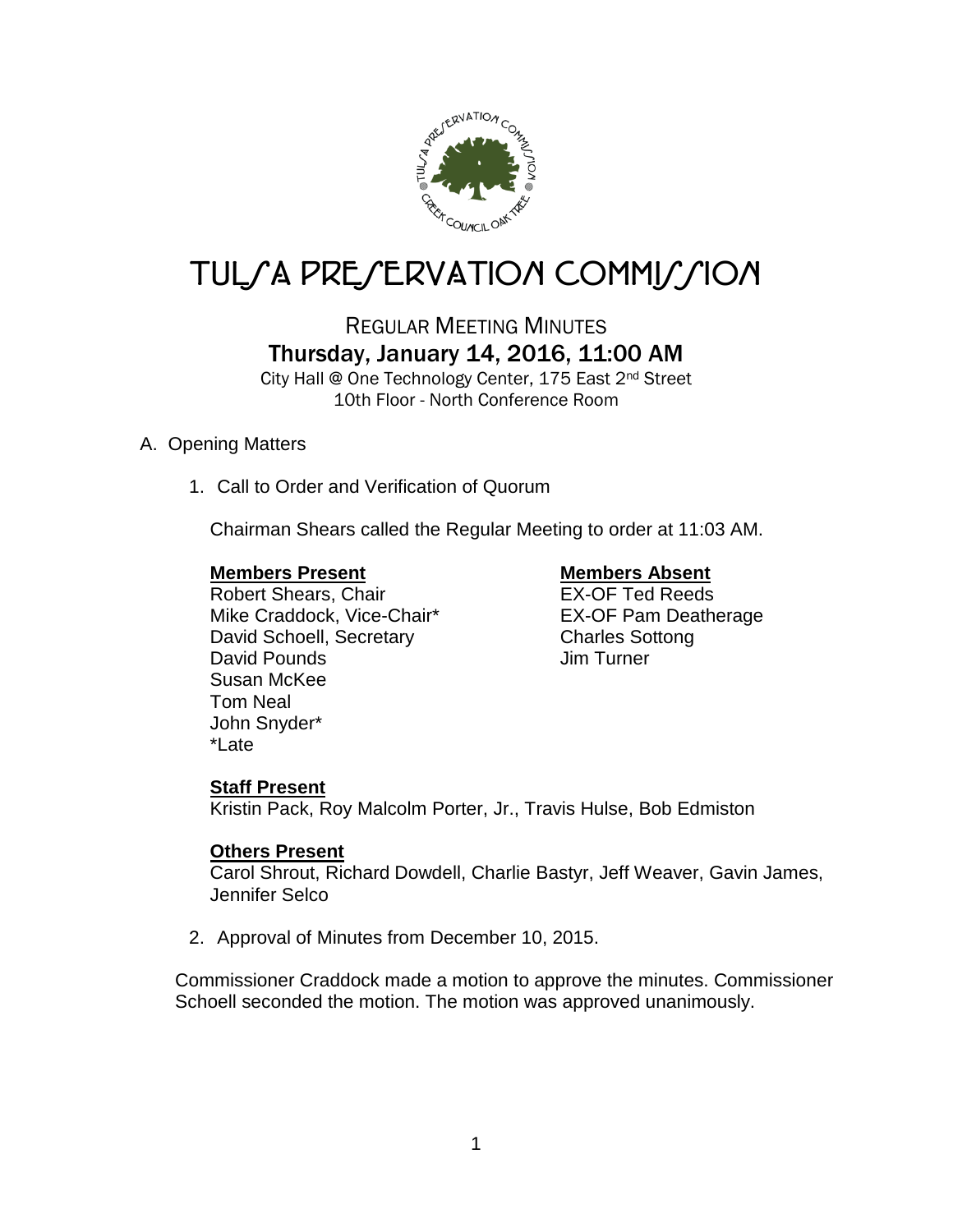### **Vote: Meeting Minutes December 10, 2015.**

| I | ı۷<br>70 |  |
|---|----------|--|
|   |          |  |

- 1. Shears
- 
- 3. Schoell Turner
- 4. Pounds Sottong Southern School Southern Southern Southern Southern Southern Southern Southern Southern Southern Southern Southern Southern Southern Southern Southern Southern Southern Southern Southern Southern Southern
- 5. McKee
- 6. Neal
- 7. Snyder
	- 3. Disclosure of Conflicts of Interest None.
- B. Actionable Items
	- 1. COA-15-62 / 823 N. Cheyenne Ave. (Brady Heights) Applicant: Jeff Weaver
		- *HP Subcommittee Review Date: January 7, 2016* Request:
			- 1. Reconstruct character-defining features to front façade according to plans submitted

Staff presented the application to the Commission, and the applicant, Jeff Weaver, was present. Commissioner Neal presented the Historic Preservation (HP) Permit Subcommittee report.

Commissioner Neal made a motion to approve the application. Commissioner Schoell seconded the motion. The motion was approved unanimously. Guidelines cited: A.2.1, A.2.2, A.2.3, A.2.4, A.3.1, A.3.2, A.3.3, A.3.4, A.3.8, A.3.9.

**Vote:** 823 N. Cheyenne Ave. (Brady Heights)

| In Favor    | <b>Opposed</b> | <b>Abstaining</b> | <b>Not Present</b> |
|-------------|----------------|-------------------|--------------------|
| 1. Shears   |                |                   | Reeds              |
| 2. Craddock |                |                   | Deatherage         |
| 3. Schoell  |                |                   | <b>Turner</b>      |
| 4. Pounds   |                |                   | Sottong            |
| 5. McKee    |                |                   |                    |
| 6. Neal     |                |                   |                    |
| 7. Snyder   |                |                   |                    |

**<u>Opposed</u> <b>Abstaining Not Present**<br>Reeds 2. Craddock Deatherage 2. Craddock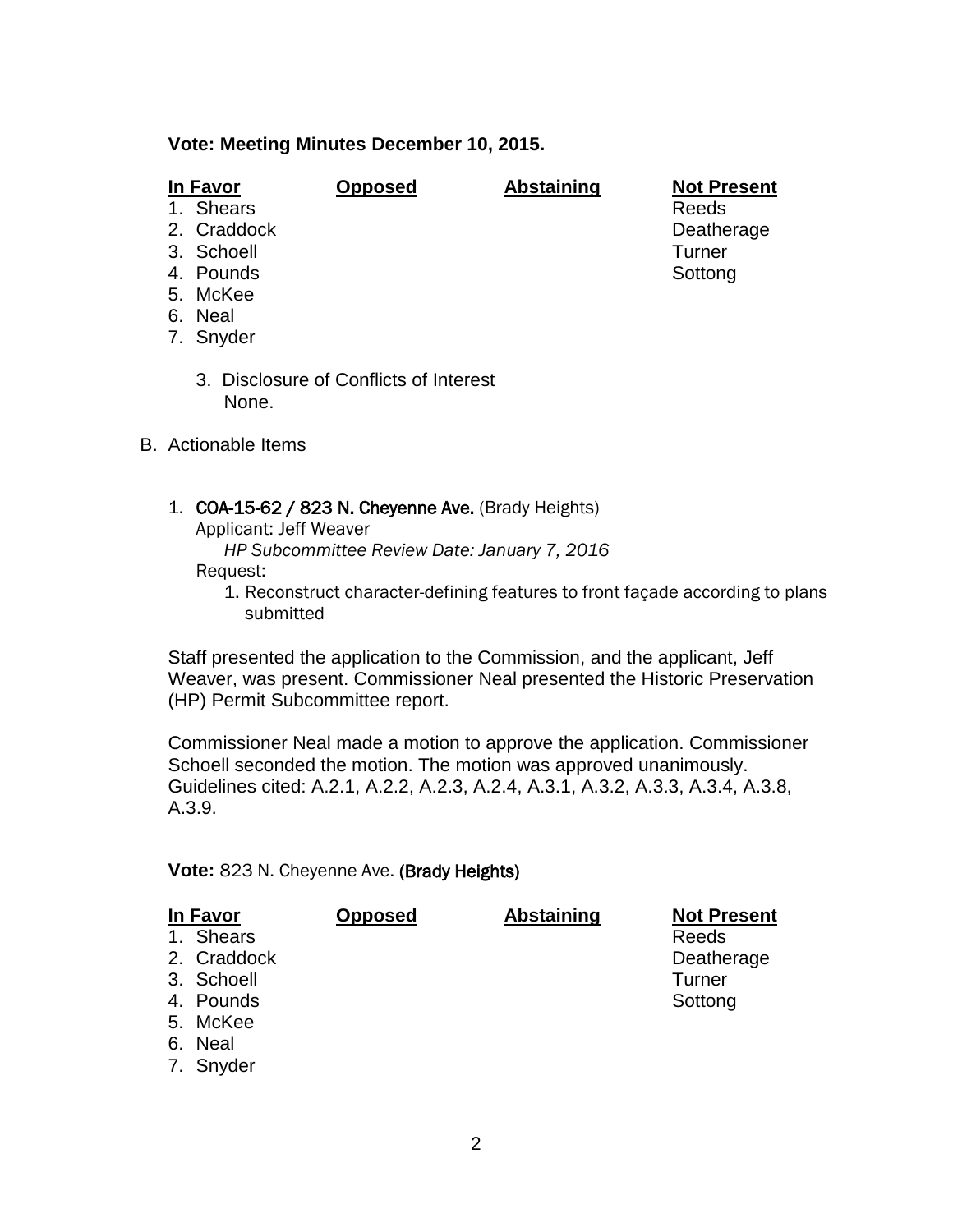2. COA-15-63 / 1921 E. 17<sup>th</sup> Pl. (Yorktown) Applicant: Richard Dowdell *HP Subcommittee Review Date: January 7, 2016* Request:

1. Install exterior handrail to non-original bulkheads

Staff presented the application to the Commission, and the applicant, Richard Dowdell, was present. Commissioner Neal presented the HP Permit Subcommittee report.

Commissioner Neal made a motion to approve the application. Commissioner Schoell seconded the motion. The motion was approved unanimously. Guidelines cited: B.1.1, B.1.2, B.1.3, B.1.4, B.2.2, B.3.2, B.3.3, B.4.1, B.4.2, E.1.1, E.1.2, E.1.3, E.1.4.

**Vote:** 1921 E. 17th Pl. (Yorktown)

| In Favor    | <b>Opposed</b> | <b>Abstaining</b> | <b>Not Present</b> |
|-------------|----------------|-------------------|--------------------|
| 1. Shears   |                |                   | Reeds              |
| 2. Craddock |                |                   | Deatherage         |
| 3. Schoell  |                |                   | <b>Turner</b>      |
| 4. Pounds   |                |                   | Sottong            |
| 5. McKee    |                |                   |                    |
| 6. Neal     |                |                   |                    |
| 7. Snyder   |                |                   |                    |

3. COA-15-64 / 1531 S. Madison Ave. (N. Maple Ridge)

Applicant: Liz and Gavin James

 *HP Subcommittee Review Date: January 7, 2016* Request:

1. Construct rear addition according to drawings submitted

Staff presented the application to the Commission, and the applicant, Gavin James, and his representative, Charlie Bastyr, were present. Commissioner Neal presented the HP Permit Subcommittee report. Mr. Bastyr stated the applicants wish to change the window material from aluminum-clad exterior, wood interior to wood. Commissioner Shears asked Mr. Bastyr if he considered reusing the existing windows. Mr. Bastyr replied the existing windows are true French windows with no insulation, and they leak.

Commissioner Neal made a motion to approve the application with conditions the windows are wood in lieu of aluminum-clad exterior, wood-interior windows as stated by the representative, Charlie Bastyr. Commissioner Pounds seconded the motion. The motion was approved unanimously. Guidelines cited: E.1.1, E.1.2, E.1.3, E.1.4, G.1.3, G.2.1, G.2.2, G.2.3.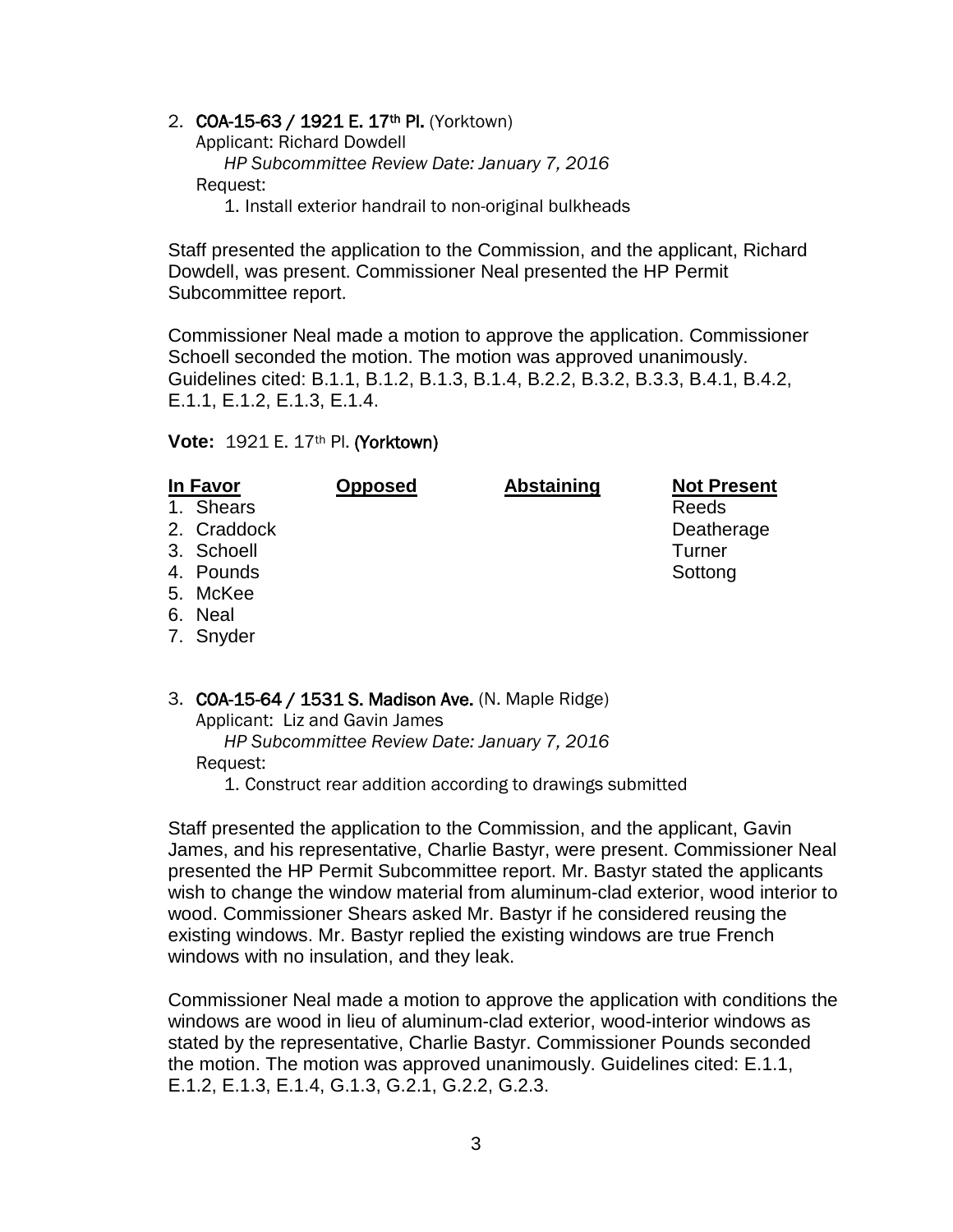**Vote:** 1531 S. Madison Ave. **(N. Maple Ridge)**

| In Favor     | <b>Opposed</b> | <b>Abstaining</b> | <b>Not Present</b> |
|--------------|----------------|-------------------|--------------------|
| Shears<br>1. |                |                   | Reeds              |
| 2. Craddock  |                |                   | Deatherage         |
| 3. Schoell   |                |                   | Turner             |
| 4. Pounds    |                |                   | Sottong            |
| 5. McKee     |                |                   |                    |
| 6. Neal      |                |                   |                    |
| 7. Snyder    |                |                   |                    |
|              |                |                   |                    |

#### 4. HP-16-003 / 2210 E. 17<sup>th</sup> St. (Yorktown)

Applicant: Jerry Hall *HP Subcommittee Review Date: January 7, 2016* Request:

1. Construct new single-family residence according to plans submitted

Staff presented the application to the Commission, and the applicant's representative, Carol Shrout, was present. Commissioner Neal presented the HP Permit Subcommittee report. Commissioner Shears asked why the HP Permit Subcommittee did not have a quorum. Staff stated two commissioners must be present to verify a quorum and indicated Commissioners Neal and Turner were present; however, Commissioner Turner had another engagement later that evening and departed after six o'clock.

Commissioner Craddock asked what the size of the house is. Ms. Shrout stated roughly 3,200 square feet. Commissioner Craddock asked Ms. Shrout if the Planned Unit Development (PUD) allowed the house to be built to 4,000 square feet. Ms. Shrout replied yes. Commissioner Craddock stated the house meets the Unified Design Guidelines and it is smaller than the limit. Since this application is the first new construction in Barnard Trace, it will be different than an infill house. Commissioner McKee stated she wished the proposed buildings would have detached garages since attached garages make the house appear larger. Commissioner Neal requested a copy of the PUD from staff. Commissioner Neal and Shears noted the houses would need a larger massing and building footprint due to the economics involved to sell the lots. Commissioner Shears stated even though the house will have a larger footprint, he would like to see more characteristics and features on the house that were taken more other styles within the Yorktown Historic District.

The Commission discussed the size of the proposed new houses and the house along East  $17<sup>th</sup>$  Street. Commissioner Neal stated on the north side of East  $17<sup>th</sup>$ Street there is a large English Revival with a large apartment and another Italian Renaissance house in the area. Commissioner McKee stated that East 17<sup>th</sup> Street has predominantly bungalows. Commissioner Shears stated the Unified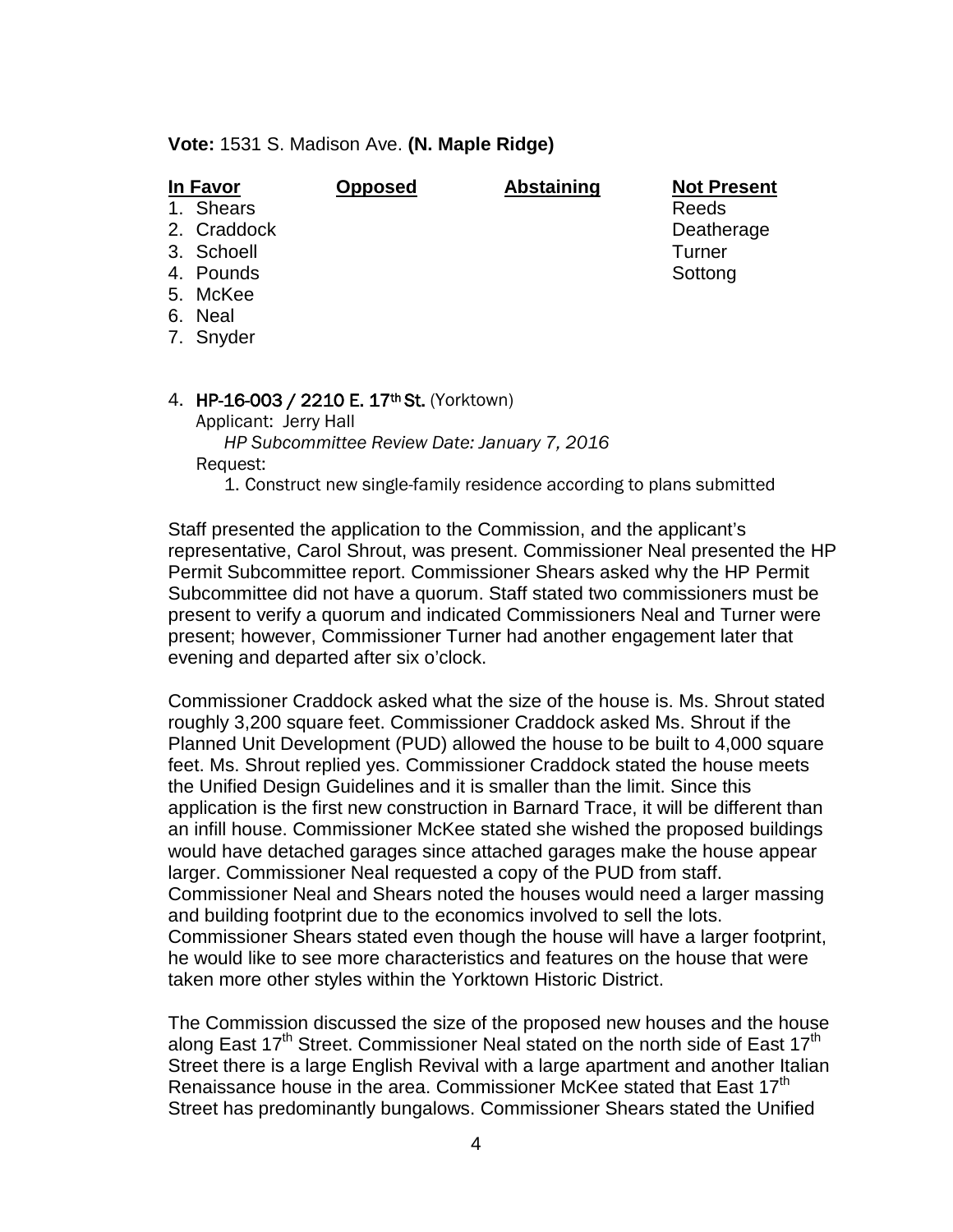Design Guidelines advises designs to avoid duplication of houses within the district, but it also advises consistency and continuity within the district. Commissioner Shears asked Ms. Shrout what common characteristics this house has with other houses within the Yorktown Historic District. Ms. Shrout stated she was unsure since she was not involved in the preparation of the drawings, but Mr. Hall worked with the architect and the developer to find a design which would conform to the neighborhood. Commissioner Shears stated he would like to see consistency and continuity as stated in the Unified Design Guidelines.

Commissioner Neal stated at the Historic Preservation Permit Subcommittee, Mr. Hall presented an option of stucco for the façade if he could not find clinker brick. Commissioner Schoell stated stucco is present in the neighborhood, and stucco may need more detailing than brick, or the stucco will look out of character for the neighborhood. Commissioner Shears asked Ms. Shrout if it would be true stucco. Ms. Shrout replied yes. Commissioner Shears asked for the applicant to provide a floor plan and section drawings.

Commissioner Pounds asked staff about the procedure for new construction and the subcommittee review since there was not a quorum and a recommendation could not be given. The Commission and staff discussed the procedure for subcommittee review for new construction.

Ms. Shrout asked the Commission what the applicant will need for the next HP Permit Subcommittee meeting. Commissioner Neal suggested having the architect present and exploring the Italian Renaissance style.

Commissioner Neal made a motion to continue the application to the HP Subcommittee at the next regular meeting and return with HP Subcommittee recommendation to the Preservation Commission. Commissioner Turner seconded the motion. The motion was approved by majority. Guidelines cited: C.1.1, C.1.2, C.1.3, C.1.4, C.1.5, C.2.1, C.2.2, C.2.3, C.2.4, C.2.5, C.2.6, C.3.1, C.2.4, C.2.5, C.2.6, C.4.1, C.4.2, C.4.3, C.5.1, C.5.2, C.5.3.

**Vote:** 2210 E. 17<sup>th</sup> St. **(Yorktown)** 

| in Favor |
|----------|
| ears     |

- **In Favor Opposed Abstaining Not Present**
- 2. Snyder **Deatherage**
- 3. Schoell Turner
- 4. Pounds **Sottong** Sottong **Sottong** Sottong
- 5. McKee
- 6. Neal
- 
- C. Reports

A. Chair Report

5